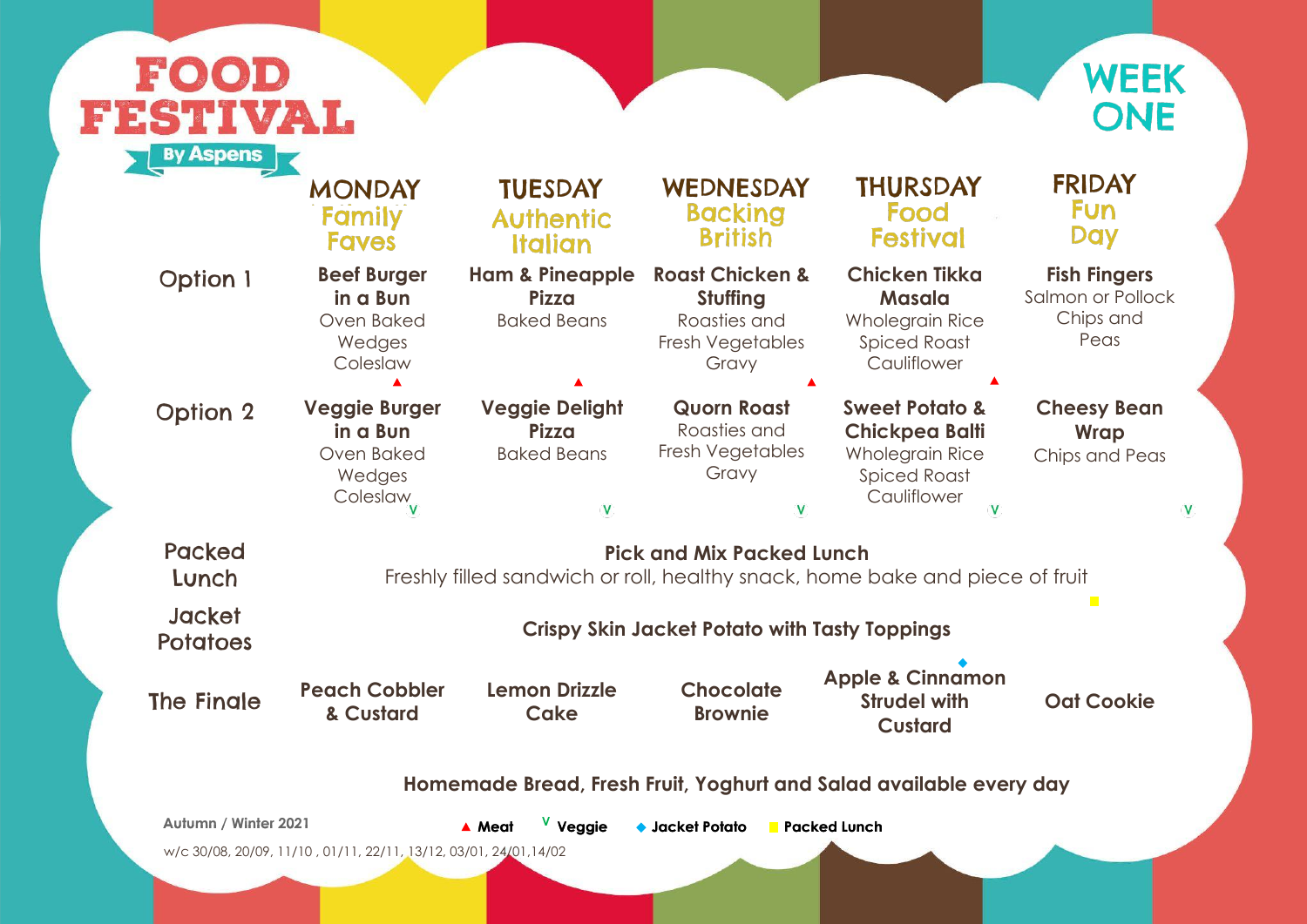## **Fish Fingers**



| <b>Packed</b><br>Lunch |                                                                                                                  |                                                                                                                                 |                                                                                                                           |                                                                             |                                                                     |  |
|------------------------|------------------------------------------------------------------------------------------------------------------|---------------------------------------------------------------------------------------------------------------------------------|---------------------------------------------------------------------------------------------------------------------------|-----------------------------------------------------------------------------|---------------------------------------------------------------------|--|
|                        | <b>Pick and Mix Packed Lunch</b><br>Freshly filled sandwich or roll, healthy snack, home bake and piece of fruit |                                                                                                                                 |                                                                                                                           |                                                                             |                                                                     |  |
| <b>Option 2</b>        | <b>Baked Bean &amp;</b><br><b>Veggie Sausage</b><br><b>Cowboy Pie</b><br>Carrots<br>$\mathbf v$                  | <b>Veggie Bolognese</b><br><b>Whole Grain Penne</b><br><b>Garlic Slice</b><br><b>Green Salad</b><br>$\mathbf v$                 | <b>Cheese &amp; Onion</b><br><b>Puff Pastry Slice</b><br>Roasties and<br><b>Fresh Vegetables</b><br>Gravy<br>$\mathbf{V}$ | <b>Quorn Dog</b><br><b>Baked Paprika</b><br>Wedges<br><b>BBQ Beans</b><br>V | <b>Quorn Dipper Pitta</b><br>Chips and<br><b>Mushy Peas</b><br>v    |  |
| <b>Option 1</b>        | <b>Cottage Pie</b><br>Carrots                                                                                    | <b>Chicken &amp;</b><br><b>Sweetcorn Pasta</b><br><b>Bake</b><br><b>Whole Grain Penne</b><br><b>Garlic Slice</b><br>Green Salad | <b>Roast Gammon</b><br>Roasties and<br>Fresh Vegetables<br>Gravy                                                          | <b>Hot Dog</b><br><b>Baked Paprika</b><br>Wedges<br><b>BBQ Beans</b>        | <b>Fish Fingers</b><br>Salmon or Pollock<br>Chips and<br>Mushy Peas |  |
|                        | <b>MONDAY</b><br>Family<br><b>Faves</b>                                                                          | <b>TUESDAY</b><br><b>Authentic</b><br><b>Italian</b>                                                                            | WEDNESDAY<br><b>Backing</b><br><b>British</b>                                                                             | <b>THURSDAY</b><br>Food<br>Festival                                         | <b>FRIDAY</b><br><b>Fun</b><br><b>Day</b>                           |  |



## FRIDAY Fun Day

## **Quorn Dipper Pitta** Chips and